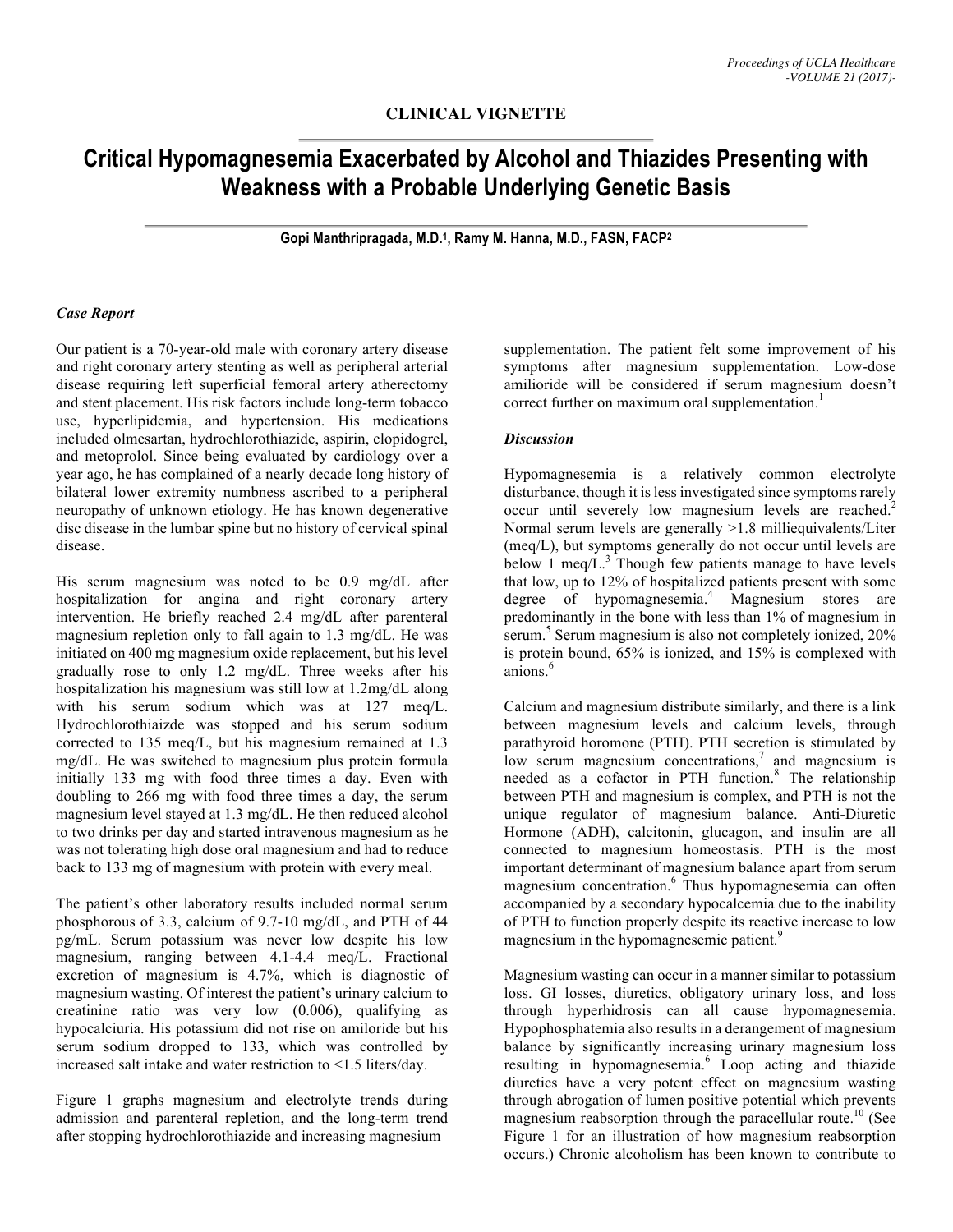chronic hypomagnesemia as well and maybe difficult to uncover in patients with occult alcohol abuse. This may occur at least partially due to increased urine volume caused by ADH suppression due to alcohol,<sup>11</sup> besides this mechanism other metabolic effects on TRP-M6 [transient receptor potential melastatin type  $6$ <sup>2</sup> or other pathways, which may result in the inappropriate magnesiuria.

Hypomagnesemia symptoms are subtle with small decreases and include fatigue and weakness. Severely low levels cause muscle weakness or hyperactivity depending on concomitant hypocalcemia or hypophosphatemia.<sup>5-7</sup> Tetany with attendant Chovstek's and Trosseau's signs can be seen in hypocalcemia<sup>9</sup> as well as hypomagnesemia, and it is important again to note that the two conditions can often coexist in the patient with muscular dysfunction.<sup>12</sup> Cardiac arrhythmias are the most feared complication and can occur with significant hypomagnesemia. Figure 2 shows the expected pattern of Torsades de Pointes.

Our patient likely has acquired tubular dysfunction due to alcohol use resulting in magnesium loss as well as sodium sensitive thiazide cotransporter inhibition by hydrochlorothiazide that resulted in drop in serum magnesium from baseline of 1.3 to 0.9. His symptoms improved with improvement of magnesium to baseline level though still persistently low. Magnesium remained low despite supplementing almost two times the normal daily magnesium intake (360 mg). Because gut absorption of magnesium is only about 33%, one gram of magnesium supplement daily should have been sufficiently absorbed to meet 73% of the recommended daily intake. The continually low baseline may be due to ongoing tubular dysfunction from persistent alcohol intake or due to an underlying renal magnesium wasting state. Patients with mutations or dysfunction in TRPM6 or SLC41A1 proteins, which regulate magnesium reabsorption can become hypomagnesemic.<sup>13</sup> The syndrome caused by classical mutations in these genes, however, usually presents with hypocalcemia like the classical Hypomagnesemia with secondary hypocalcemia genetic disorder (HSH).<sup>14</sup>

There are other mutations, however, according to a recent review. Naderi et. Al<sup>15</sup> listed several other culprit genes in hypomagnesemic patients. Claudin 16 and 19 mutations (associated with familial hypomagnesemia with hypercalciuria and nephrocalcinosis), a subunit of sodium potassium ATPase on basolateral subunit ADPHH (Autosomal dominant primary hypomagnesemia with hypocalciuria), Epidermal Growth Factor (EGF) mutations (isolated recessive hypomagnesemia with normocalciuria), and Calcium sensing receptor mutations (CaSR) can all result in hypomagesemia. These are rare mutations than the more commonly mutated proteins seen in patients with HSH (TRPM6), Barter's syndrome types I-IV, and Gitelman's syndrome.<sup>15</sup> The mutation that could lead to a presentation of borderline magnesium levels without a family history and with hypercalciuria seen in our patient would be the ADPHH mutation. Please see Table 1 for general classes of mutations leading to renal magnesium wasting states. Cessation of alcohol use, ongoing oral magnesium supplementation as tolerated (due to diarrhea), and parenteral magnesium when needed, along with decreasing magnesiuria with amilioride<sup>15</sup>

are the treatments currently used to raise serum magnesium levels to a level where neurological symptoms subside.

### *Tables and Figures*

**Table 1:** see attached table legend

| Classes of mutations that can lead to hypomagnesemia with or without other electrolyte disturbances                                                                                                                                                                                                                                                                                                                                                                                                                                                        |        |                                       |    |     |                |    |
|------------------------------------------------------------------------------------------------------------------------------------------------------------------------------------------------------------------------------------------------------------------------------------------------------------------------------------------------------------------------------------------------------------------------------------------------------------------------------------------------------------------------------------------------------------|--------|---------------------------------------|----|-----|----------------|----|
| Name of genetic syndrome                                                                                                                                                                                                                                                                                                                                                                                                                                                                                                                                   | Trans. | Mutated protein                       |    |     | sCa sK uCa sMg |    |
| Barter's syndrome types I-IV (III overlap Barter's and Gitelman's)                                                                                                                                                                                                                                                                                                                                                                                                                                                                                         | AR     | NKCC2, Bartin, Basolateral Cl channel | lΝ | IL. | Ιн             |    |
| Gitelman's syndrome                                                                                                                                                                                                                                                                                                                                                                                                                                                                                                                                        | AR     | <b>NCCT</b>                           | lн | IL. |                | Ш. |
| Hypomagnesemia with secondary Hypocalcemia (HSH)                                                                                                                                                                                                                                                                                                                                                                                                                                                                                                           | AD     | TRPM6 or SLC41A1                      |    | İΝ  |                | ı. |
| Familial Hypomagnesemia with Hypercalciuria and Nephrocalcinosis (FHHNC)                                                                                                                                                                                                                                                                                                                                                                                                                                                                                   | AR     | Claudin 16, 19                        |    | İΝ  | Ιн             |    |
| Autosomal Dominant Hypomagnesemia with Hypocalciuria (ADPHH)                                                                                                                                                                                                                                                                                                                                                                                                                                                                                               | AD     | <b>Na/K Basolateral ATPase</b>        |    | N   |                | L  |
| <b>Activating CaSR</b>                                                                                                                                                                                                                                                                                                                                                                                                                                                                                                                                     | AD     | CaSR                                  |    | N   | ін             |    |
| Epidermal Growth Factor Mutations                                                                                                                                                                                                                                                                                                                                                                                                                                                                                                                          | AR     | Pro EGF                               |    | N   | IN             |    |
| Table legend; CaSR=calcium sensing receptor, Cl=chloride, EGF=epidermal growth factor, H=high, L=low, N=normal, Na=sodium, NCCT=Thiazide-sensitive-<br>sodium-chloride-cotransporter, NKCC2=Sodium-potassium-2 cholride-cotransporter, sCa=serum calcium, sK=serum potassium, SLC41A1=Magnesium<br>transfer protein, Trans=Transmission, TRP-M=transient receptor potential melastatin type 6, uCa=urinary calcium. Note acquired etiologies not listed, see text.<br>BOLD/underlined profile is patient's profile, making presumptive diagnsois of ADPHH. |        |                                       |    |     |                |    |

**Figure 1:** A) Trend of magnesium level in hospital, B)-E) trends of potassium, sodium, calcium and magnesium during longer term outpatient follow up. A= amilioride 2.5mg started every other day, Etoh=alcohol use, inpt=inpatient intravenous magnesium repletion, IV=intravenous magnesium repletion, MAG= magnesium, mg=milligram, MAG+P=magnesium+protein capusle, mg/dL=milligrams/deciliter, Orange line: 2 alcoholic drinks per day, outpt=outpatient intravenous magnesium repletion, R=fluid/water restrict at1L/day, Red line: 4 alcoholic drinks/day, S= oral magnesium supplementation started, T=thiazide stopped.